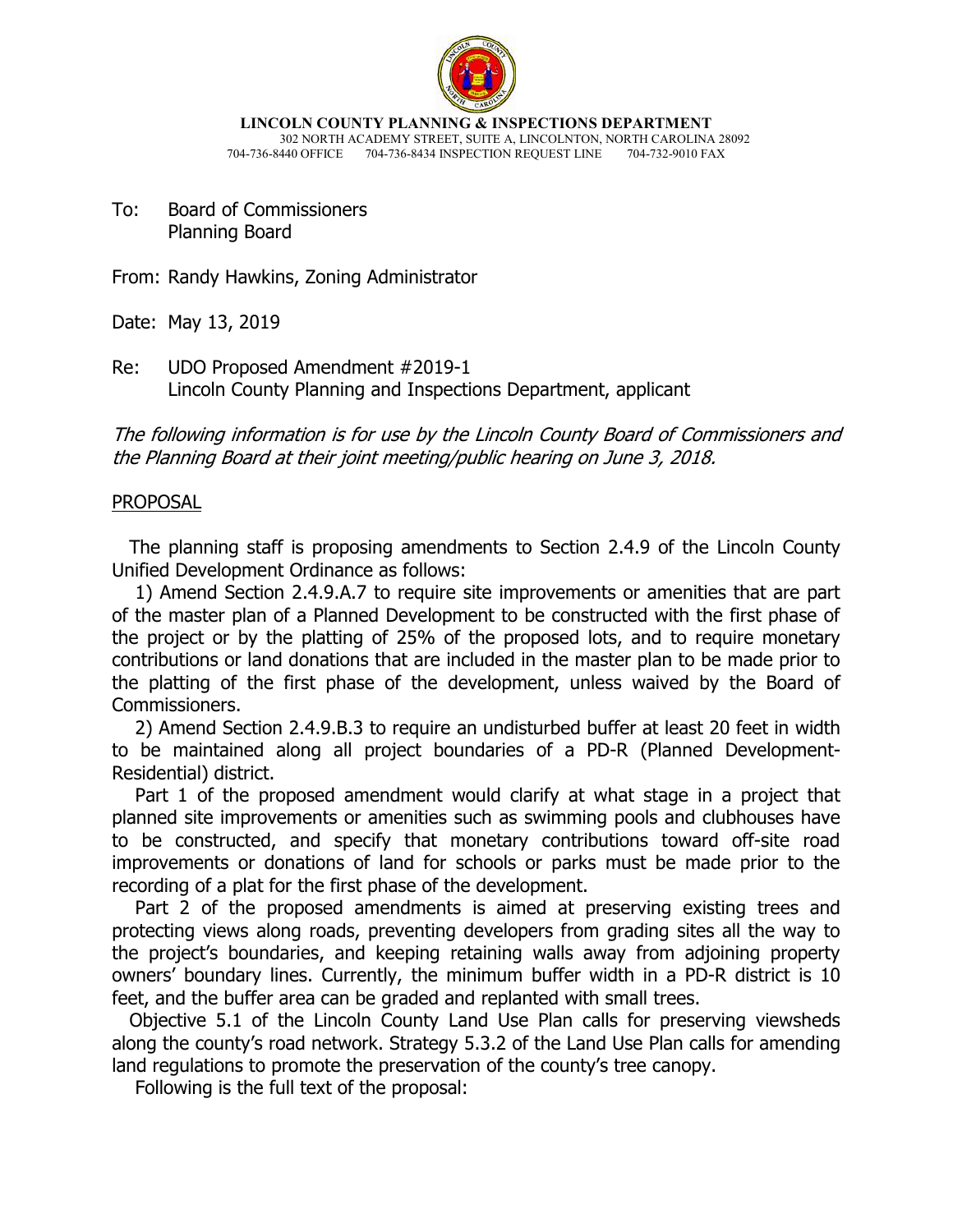# *PART 3. PLANNED DEVELOPMENT DISTRICTS*

# **§2.4.9. Planned Development District Standards**

**A. General Provisions for all Planned Developments (PD-R, PD-C, PD-I, PD-MU)** 

## **1. Rezoning Criteria**

In approving a rezoning for a planned development, the Board of Commissioners shall find the district designation and planned development master plan comply with the general standards for all planned development in this section and the specific standards for the proposed planned development listed in paragraphs B through E below, respectively.

## **2. Planned Development Master Plan**

The development proposed in the master plan is compatible with the character of surrounding land uses and maintains and enhances the value of surrounding properties. The master plan shall be prepared by a design professional as defined in Article 12.

## **3. Design Guidelines and Dimensional Standards**

Each planned development shall provide a comprehensive set of design guidelines that demonstrate the project will be appropriate within the context of the surrounding properties and the larger community. All bulk, area and dimensional standards shall be established by the Board of Commissioners at the time of approval.

## **4. Development Standards**

Unless specifically waived by the Board of Commissioners, all standards specified in Article 3, General Development Standards, and Article 7, Natural Resource Protection, shall apply.

## **5. Recreation and Open Space**

The planned development master plan shall include a minimum of 12.5 percent recreation and open space. (See §3.3).

## **6. Stormwater Management**

When determined necessary by the Board of Commissioners, the planned development master plan shall contain a comprehensive stormwater management plan prepared by a professional engineer, geologist and land surveyor licensed in the State of North Carolina.

## **7. Phasing**

If development is proposed to occur in phases, the planned development master plan shall include a phasing plan for the development, and if appropriate, with specific build-out dates. Guarantees shall be provided that project improvements and amenities that are necessary and desirable for residents and tenants of the project, or that are of benefit to the County, are constructed with the first phase of the project, or, if this is not possible, then as early in the project as is technically feasible. Unless waived by the Board of Commissioners, site improvements or amenities that are part of the master plan shall be constructed with the first phase of the project or by the platting of 25% of the lots proposed in the development, whichever comes first. Any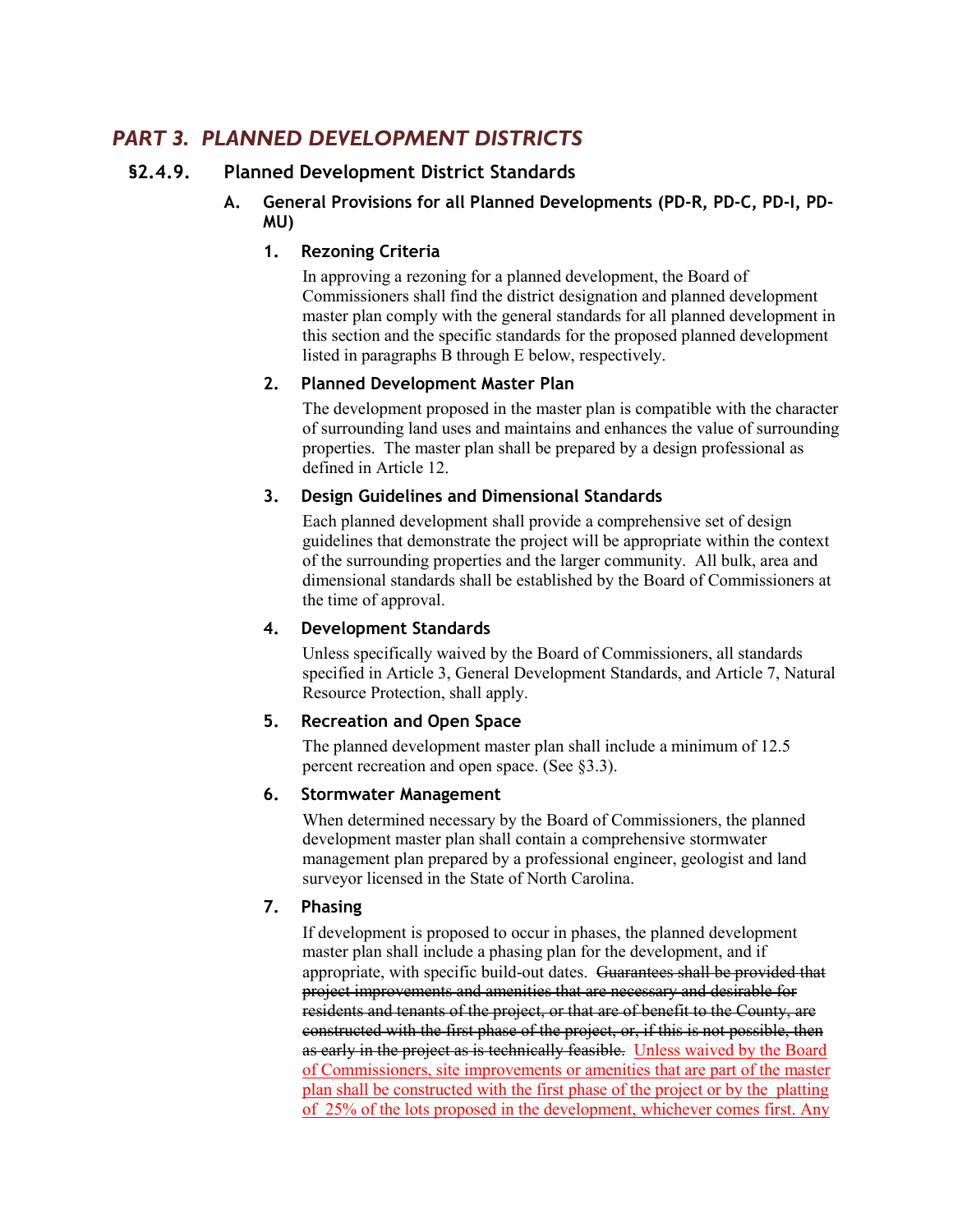monetary contributions in lieu of constructing off-site improvements or donations of land that are included in the master plan shall be made prior to platting the first phase of the development.

## **B. Planned Development-Residential (PD-R) District**

## **1. Minimum Requirements**

The Planned Development-Residential District is an option provided to encourage a mix of housing options within a comprehensively planned development, allowing a density bonus in return for the provision of a higher quality development.

## **2. Permitted Uses**

All uses permitted by right, as conditional uses, and as special uses in residential districts are permitted in a PD-R District (§2.2.1), subject to approval by the Board of Commissioners.

## **3. Project Boundary Buffer**

- **(a)** No buffer is required where the width of the project's perimeter lots is equal to or greater than the minimum lot width of the adjoining development or the minimum lot width required by the zoning district applied to any adjoining undeveloped parcel.
- **(b)** Where narrower lot widths are provided, a Class B buffer shall be (see §3.4, Landscaping, Screening and Buffering) shall be provided along all project boundaries.

An undisturbed buffer at least 20 feet in width and meeting the standards for a Class B buffer (see §3.4, Landscaping, Screening and Buffering) shall be maintained along all project boundaries.

# **C. Planned Development-Commercial (PD-C) District**

## **1. Minimum Requirements**

The Planned Development-Commercial District is an option provided to enhance the design of a commercial development within a comprehensively planned development by allowing for additional flexibility not available in nonresidential districts.

## **2. Permitted Uses**

All uses permitted by right, as conditional uses, and as special uses in the O-R, B-N, and B-G districts are permitted in a PD-C District (§2.2.1), subject to approval by the Board of Commissioners.

# **3. Project Boundary Buffer**

- **(a)** Unless waived by the Board of Commissioners, a Class B buffer (see §3.4, Landscaping, Screening and Buffering) shall be provided along all project boundaries abutting a nonresidential district.
- **(b)** Unless waived by the Board of Commissioners, a Class C buffer (see §3.4, Landscaping, Screening and Buffering) shall be provided along all project boundaries abutting a residential district.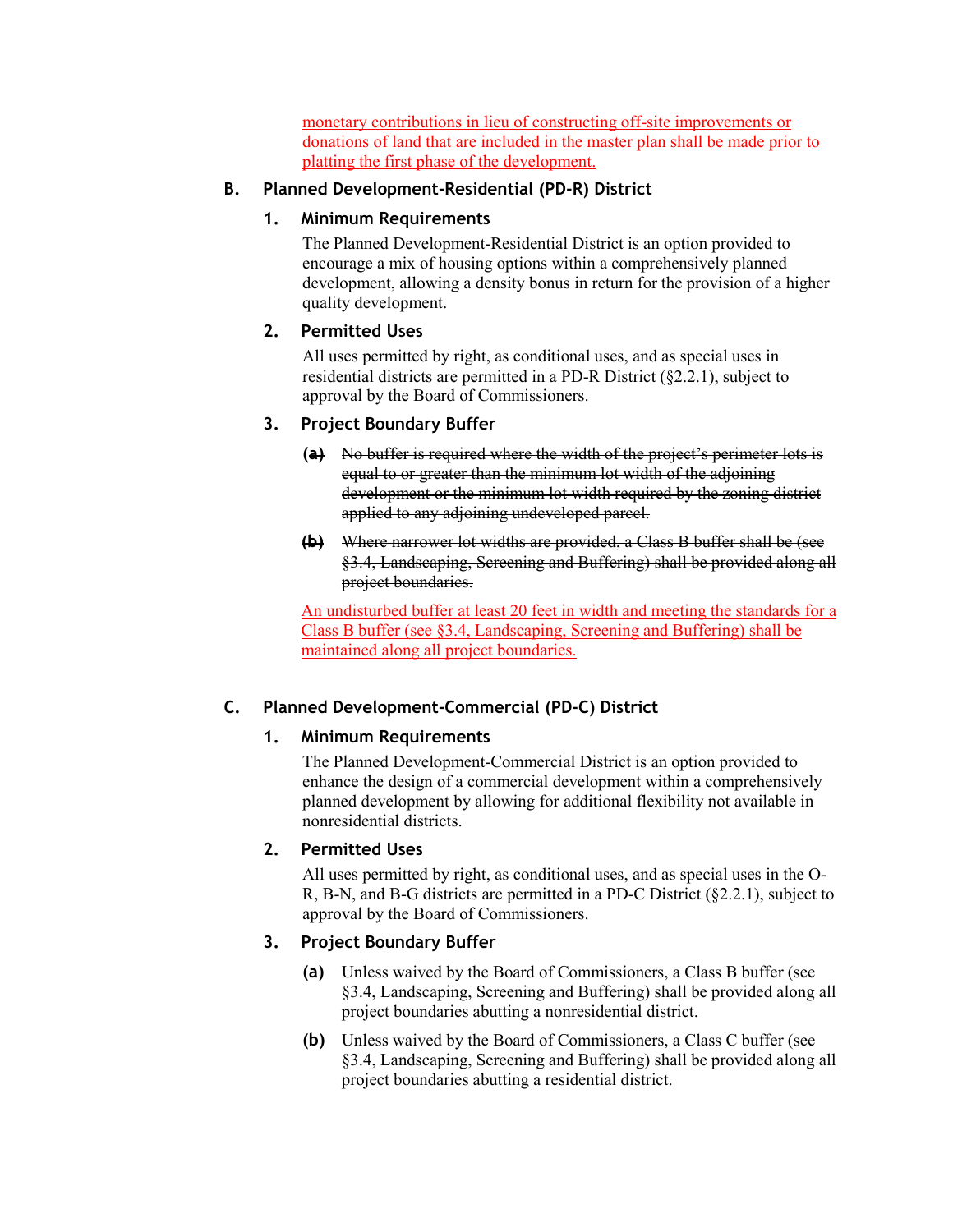# **D. Planned Development-Industrial (PD-I) District**

## **1. Minimum Requirements**

The Planned Development-Industrial District is an option provided to encourage unified industrial complexes of high quality by allowing for additional flexibility not available in nonresidential districts.

# **2. Permitted Uses**

- **(a)** All uses permitted by right, as conditional uses, and as special uses in the B-N, B-G, I-L, and I-G districts are permitted in a PD-I District (§2.2.1), subject to approval by the Board of Commissioners.
- **(b)** Non-industrial or non-manufacturing uses located in a PD-I District are intended to serve the needs of the development and not the needs of a surrounding area. Areas designated for non-industrial and nonmanufacturing activities shall be oriented towards the interior of the project and shall not be located on exterior or perimeter roads or property boundaries, but shall be centrally located within the project to serve the employees of the district.

## **3. Project Boundary Buffer**

A Class C buffer shall be provided (see §3.4, Landscaping, Screening and Buffering) along all project boundaries.

## **4. Landscape Area and Tree Canopy**

Landscaping area and tree canopy requirements shall be in accordance with §3.4, unless otherwise approved by the Board of Commissioners.

## **5. Building Design**

Building design shall be in accordance with §3.2, unless otherwise approved by the Board of Commissioners.

## **E. Planned Development-Mixed Use (PD-MU) District**

## **1. Minimum Requirements**

The Planned Development-Mixed Use District is an option provided to encourage coordinated mixed use developments.

## **2. Permitted Uses**

- **(a)** All uses permitted by right, as conditional uses, and as special uses in the Permitted Use Table are permitted in a PD-MU District (§2.2.1), subject to approval by the Board of Commissioners.
- **(b)** The mix of uses shall be established by the Board of Commissioners at the time of approval.

## **3. Project Boundary Buffer**

Unless waived by the Board of Commissioners, a Class C buffer shall be provided (see §3.4, Landscaping, Screening and Buffering) along all project boundaries.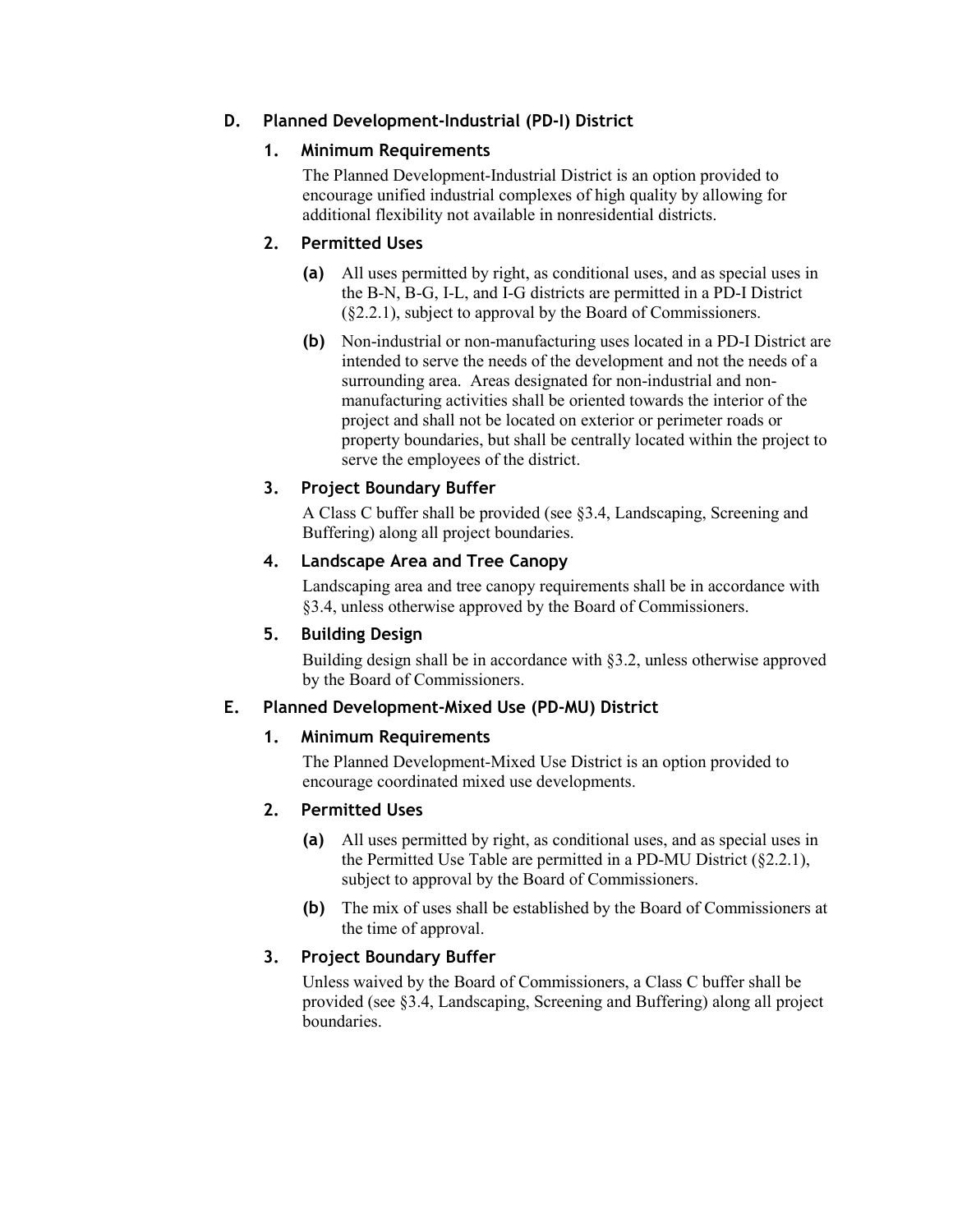

**LINCOLN COUNTY PLANNING & INSPECTIONS DEPARTMENT**

302 NORTH ACADEMY STREET, SUITE A, LINCOLNTON, NORTH CAROLINA 28092<br>440 OFFICE 704-736-8434 INSPECTION REQUEST LINE 704-732-9010 FAX 704-736-8440 OFFICE 704-736-8434 INSPECTION REQUEST LINE

# **Zoning Amendment Staff's Proposed Statement of Consistency and Reasonableness**

Case No. **UDO Proposed Amendment #2019-1** 

Applicant **Lincoln County Planning and Inspections Department**

Proposed amendments **Amend the Lincoln County Unified Development Ordinance as follows:** 

**1) Amend Section 2.4.9.A.7 to require site improvements or amenities that are part of the master plan of a Planned Development to be constructed with the first phase of the project or by the platting of 25% of the proposed lots, and to require monetary contributions or land donations that are included in the master plan to be made prior to the platting of the first phase of the development, unless waived by the Board of Commissioners.** 

**2) Amend Section 2.4.9.B.3 to require an undisturbed buffer at least 20 feet in width to be maintained along all project boundaries of a PD-R (Planned Development-Residential) district.** 

These proposed amendments **are consistent** with the Lincoln County Comprehensive Land Use Plan and other adopted plans in that:

**Part 1 is not contrary to any of the guiding principles, objectives or strategies of the Land Use Plan. Part 2 is consistent with Objective 5.1, which calls for preserving viewsheds along the county's road network, and with Strategy 5.3.2, which calls for amending land regulations to promote the preservation of the county's tree canopy.** 

These proposed amendments are **reasonable and in the public interest** in that:

**Part 1 ensures that planned on-site improvements and contributions toward off-site improvements will be provided early in the development process, unless an exception if approved by the Board of Commissioners. Part 2 provides greater protection for properties bordering planned residential developments and requires preservation of existing trees.**